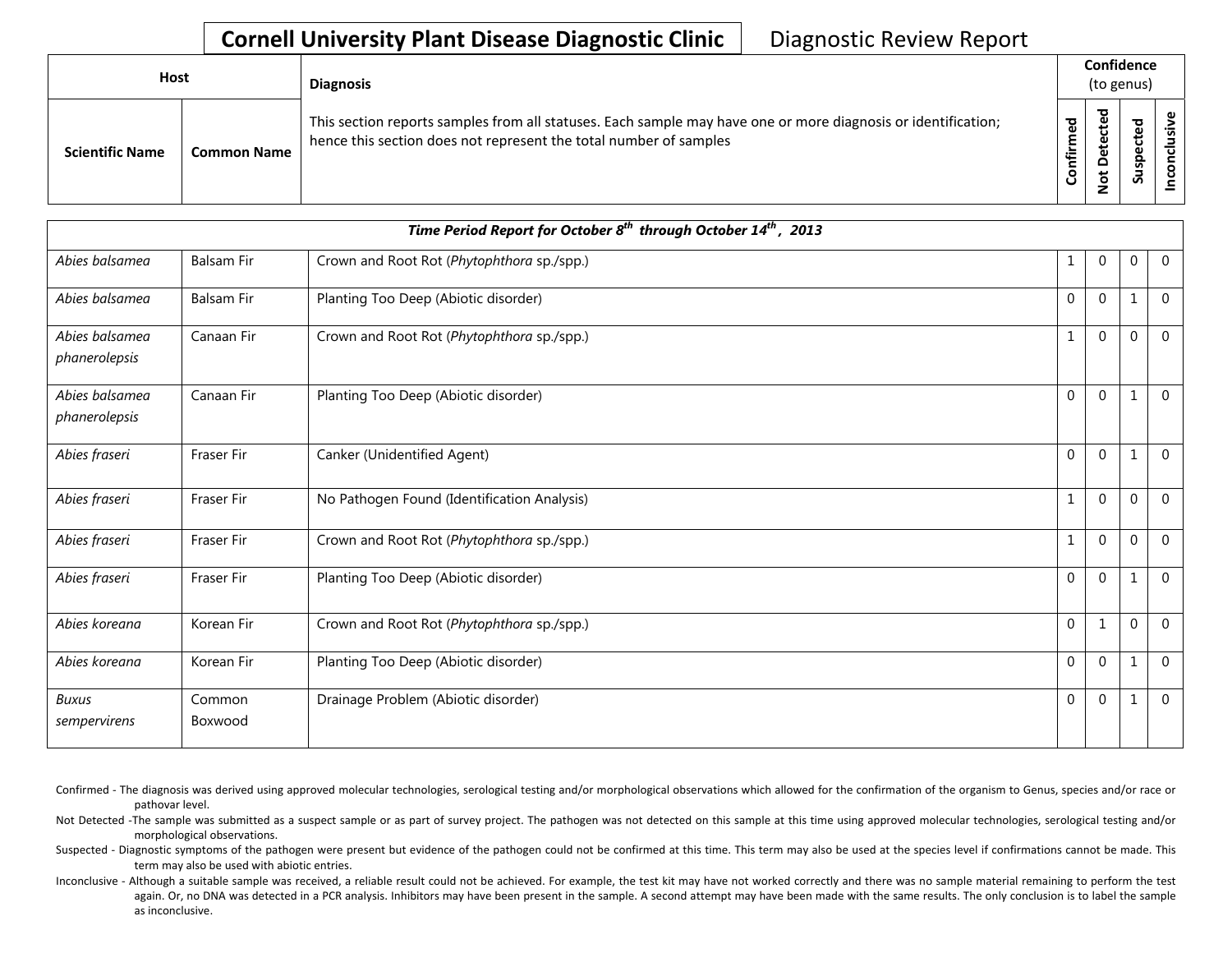| Host                   |                    | <b>Diagnosis</b>                                                                                                                                                                   | Confidence<br>(to genus) |                                                       |                                               |  |  |
|------------------------|--------------------|------------------------------------------------------------------------------------------------------------------------------------------------------------------------------------|--------------------------|-------------------------------------------------------|-----------------------------------------------|--|--|
| <b>Scientific Name</b> | <b>Common Name</b> | This section reports samples from all statuses. Each sample may have one or more diagnosis or identification;<br>hence this section does not represent the total number of samples | <u>့</u><br>Confir       | ᇰ<br>B<br>$\mathbf{\omega}$<br>پ<br>َف<br>۵<br>t<br>؋ | ਠ<br>Φ<br>ىد<br>υ<br>$\mathbf{Q}$<br>gsn<br>Ū |  |  |

| <b>Buxus</b>               | Common                  | Volutella Leaf Blight; Dieback (Volutella sp./spp.)                 | 1            | $\Omega$     | 0                | $\overline{0}$ |
|----------------------------|-------------------------|---------------------------------------------------------------------|--------------|--------------|------------------|----------------|
| sempervirens               | Boxwood                 |                                                                     |              |              |                  |                |
| <b>Buxus</b>               | Common                  | Phytophthora Crown: Root and/or Stem Rot (Phytophthora sp./spp.)    | $\mathbf{1}$ | $\Omega$     | $\mathbf 0$      | $\overline{0}$ |
| sempervirens               | Boxwood                 |                                                                     |              |              |                  |                |
| Buxus sp./spp.             | Boxwood                 | Boxwood Volutella Blight; Canker (Volutella buxi)                   | $\mathbf{1}$ | $\theta$     | 0                | $\Omega$       |
| Buxus sp./spp.             | Boxwood                 | Boxwood Leafminer (Monarthropalpus flavus (buxi))                   | $\mathbf 0$  | $\mathbf 0$  | $\overline{2}$   | $\overline{0}$ |
| Buxus sp./spp.             | Boxwood                 | Dieback; Canker (Nectria sp./spp.)                                  | $\mathbf{1}$ | $\mathbf{0}$ | $\mathbf{0}$     | $\overline{0}$ |
| Buxus sp./spp.             | Boxwood                 | Phytophthora Crown: Root and/or Stem Rot (Phytophthora sp./spp.)    | $\mathbf{0}$ | 1            | $\boldsymbol{0}$ | $\mathbf 0$    |
| Buxus sp./spp.             | Boxwood                 | Root Damage (Abiotic disorder)                                      | $\mathbf{0}$ | $\mathbf 0$  | $\mathbf{1}$     | $\overline{0}$ |
| Buxus sp./spp.             | Boxwood                 | Volutella Leaf Blight; Dieback (Volutella sp./spp.)                 | 1            | $\mathbf{0}$ | $\mathbf{0}$     | $\overline{0}$ |
| Calendula<br>officianalis  | Pot Marigold            | Alternaria Leaf Spot (Alternaria sp./spp.)                          | $\mathbf{1}$ | $\Omega$     | $\mathbf{0}$     | $\overline{0}$ |
| Cedrus atlantica<br>glauca | <b>Blue Atlas cedar</b> | Not Pathogen; Saprophyte (Secondary Agents; Saprophytes; Unspecif.) | $\mathbf{1}$ | $\Omega$     | $\mathbf{0}$     | $\overline{0}$ |
| Cedrus atlantica<br>glauca | <b>Blue Atlas cedar</b> | Sooty Mold (Unidentified Fungus)                                    | 1            | $\theta$     | $\mathbf{0}$     | $\overline{0}$ |

Confirmed - The diagnosis was derived using approved molecular technologies, serological testing and/or morphological observations which allowed for the confirmation of the organism to Genus, species and/or race or pathovar level.

Not Detected -The sample was submitted as a suspect sample or as part of survey project. The pathogen was not detected on this sample at this time using approved molecular technologies, serological testing and/or morphological observations.

Suspected - Diagnostic symptoms of the pathogen were present but evidence of the pathogen could not be confirmed at this time. This term may also be used at the species level if confirmations cannot be made. This term may also be used with abiotic entries.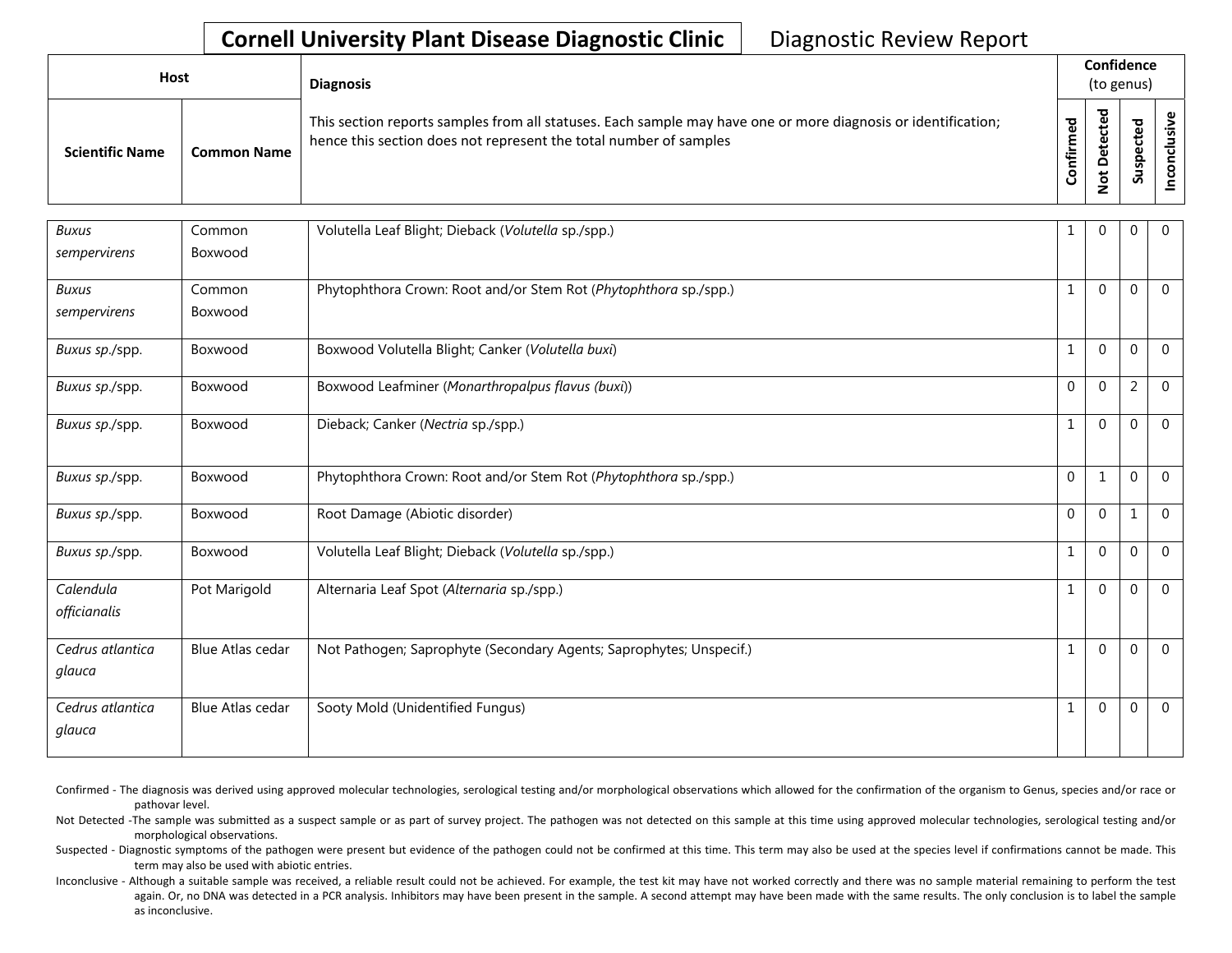| <b>Host</b>            |                    | <b>Diagnosis</b>                                                                                                                                                                   |              | Confidence<br>(to genus)     |             |   |
|------------------------|--------------------|------------------------------------------------------------------------------------------------------------------------------------------------------------------------------------|--------------|------------------------------|-------------|---|
| <b>Scientific Name</b> | <b>Common Name</b> | This section reports samples from all statuses. Each sample may have one or more diagnosis or identification;<br>hence this section does not represent the total number of samples | med<br>onfir | ᅙ<br>پ<br>o<br>پ<br><u>o</u> | ਠ<br>௨<br>៹ | ပ |

| Cedrus atlantica<br>glauca | <b>Blue Atlas cedar</b> | Unknown Abiotic Disorder (Abiotic disorder)                         | $\mathbf 0$  | $\Omega$       | 1            | $\Omega$       |
|----------------------------|-------------------------|---------------------------------------------------------------------|--------------|----------------|--------------|----------------|
| llex x meserveae           | <b>Blue Holly</b>       | Dieback; Canker; Twig Blight (Botryosphaeria sp./spp.)              | $\mathbf{1}$ | $\Omega$       | $\Omega$     | $\mathbf 0$    |
| Quercus sp./spp.<br>white  | <b>White Oaks</b>       | Insect Gall (Insect Gall)                                           | $\mathbf{1}$ | $\Omega$       | $\Omega$     | $\Omega$       |
| Solanum<br>tuberosum       | Potato                  | Bacterial Soft Rot (Unidentified Bacterium)                         | $\Omega$     | $\Omega$       |              | $\Omega$       |
| Solanum<br>tuberosum       | Potato                  | Oxygen Deficiency (Abiotic disorder)                                | $\Omega$     | $\Omega$       |              | $\Omega$       |
| Thuja sp./spp.             | Arborvitae              | Herbicide Injury; Exposure (Abiotic disorder)                       | $\mathbf 0$  | $\Omega$       |              | $\Omega$       |
| Thuja sp./spp.             | Arborvitae              | Not Pathogen; Saprophyte (Secondary Agents; Saprophytes; Unspecif.) | $\mathbf 1$  | $\Omega$       | $\Omega$     | $\mathbf 0$    |
| Thuja sp./spp.             | Arborvitae              | Spider Mites (Family Tetranychidae)                                 | $\Omega$     | $\Omega$       | $\mathbf{1}$ | $\Omega$       |
| Trollius sp./spp.          | Globeflower             | Anthracnose; Colletotrichum Leaf Spot (Colletotrichum sp./spp.)     | $\Omega$     | $\Omega$       | $\mathbf{1}$ | $\Omega$       |
| Trollius sp./spp.          | Globeflower             | Bacterial Leaf Blight (Pseudomonas sp./spp.)                        | $\mathbf 0$  | $\mathbf{0}$   |              | $\Omega$       |
| Trollius sp./spp.          | Globeflower             | No Specified Pathology (Fusarium sp./spp.)                          | $\mathbf{1}$ | $\Omega$       | $\Omega$     | $\Omega$       |
| Trollius sp./spp.          | Globeflower             | Unspecified Pathology (Alternaria sp./spp.)                         | $\mathbf 1$  | $\overline{0}$ | 0            | $\overline{0}$ |

Confirmed - The diagnosis was derived using approved molecular technologies, serological testing and/or morphological observations which allowed for the confirmation of the organism to Genus, species and/or race or pathovar level.

Not Detected -The sample was submitted as a suspect sample or as part of survey project. The pathogen was not detected on this sample at this time using approved molecular technologies, serological testing and/or morphological observations.

Suspected - Diagnostic symptoms of the pathogen were present but evidence of the pathogen could not be confirmed at this time. This term may also be used at the species level if confirmations cannot be made. This term may also be used with abiotic entries.